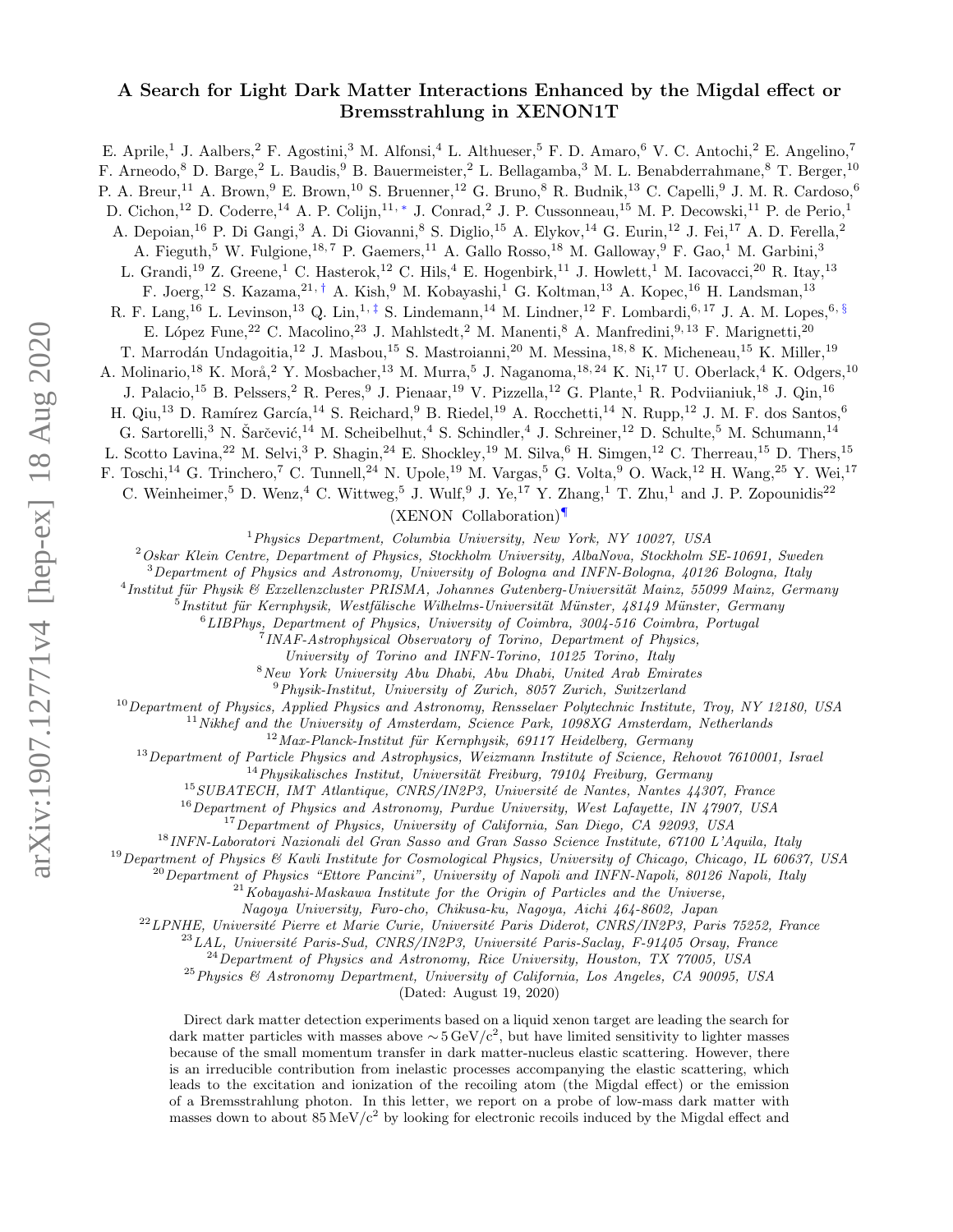Bremsstrahlung, using data from the XENON1T experiment. Besides the approach of detecting both scintillation and ionization signals, we exploit an approach that uses ionization signals only, which allows for a lower detection threshold. This analysis significantly enhances the sensitivity of XENON1T to light dark matter previously beyond its reach.

PACS numbers: 95.35.+d, 14.80.Ly, 29.40.-n, 95.55.Vj Keywords: Dark Matter, Direct Detection, Xenon, Migdal effect, Bremsstrahlung

The existence of dark matter (DM) is supported by various astronomical and cosmological observations [\[1–](#page-5-5) [3\]](#page-6-0) but its nature remains unknown. The most promising DM candidate is the so-called weakly interacting massive particle (WIMP) [\[4\]](#page-6-1), which explains the current abundance of dark matter as a thermal relic of the Big Bang [\[5\]](#page-6-2). In the last three decades, numerous terrestrial experiments have been built to detect the faint interactions between WIMPs and ordinary matter. Among them, experiments using dual-phase (liquid/gas) xenon time projection chambers (TPCs) [\[6](#page-6-3)[–8\]](#page-6-4) are leading the search for WIMPs with masses from a few  $GeV/c^2$  to TeV/ $c^2$ . The mass of the WIMP is expected to be larger than about  $2 \,\mathrm{GeV/c^2}$  from the Lee-Weinberg limit [\[5\]](#page-6-2) assuming a weak scale interaction. On the other hand, DM in the sub-GeV/ $c^2$  mass range has been proposed in several models  $[9-11]$  $[9-11]$ . In this letter, we report on a probe of light DM-nucleon elastic interactions by looking for electronic recoils (ERs) in XENON1T, induced by secondary radiation (Bremsstrahlung [\[12\]](#page-6-7) and the Migdal effect [\[13,](#page-6-8) [14\]](#page-6-9)) that can accompany a nuclear recoil (NR). ER signals induced by the Migdal effect and Bremsstrahlung (BREM) can go well below 1 keV, where the detection efficiency for scintillation signal is low. Therefore, in addition to the analysis utilizing both ionization and scintillation signals, we performed analysis using the ionization signal only, which improves the detection efficiency for sub-keV ER events. We present results from a proble of light DM (LDM) with masses as low as  $85 \text{ MeV}/c^2$ .

The XENON1T direct dark matter detection experiment [\[15\]](#page-6-10) uses a dual-phase TPC containing 2 tonnes of ultra-pure liquid xenon (LXe) as the active target material. It is located at the INFN Laboratori Nazionali del Gran Sasso (LNGS) in Italy, which has an average rock overburden of 3600 m water-equivalent. The prompt primary scintillation (S1) and secondary electroluminescence of ionized electrons (S2) signals are detected by top and bottom arrays of 248 Hamamatsu R11410-21  $3''$ photomultiplier tubes (PMTs) [\[16,](#page-6-11) [17\]](#page-6-12). They are used to reconstruct the deposited energy and the event interaction position in three dimensions, which allows for fiducialization of the active volume [\[18,](#page-6-13) [19\]](#page-6-14). The XENON1T experiment has published WIMP search results by looking for NRs from WIMP-nucleus elastic scattering using data from a one-tonne-year exposure, achieving the lowest ER background in a DM search experiment [\[8\]](#page-6-4). The excellent sensitivity of LXe experiments to heavy WIMPs comes from the heavy xenon nucleus which gives a coherent enhancement of the interaction cross-section and from the large NR energy. The sensitivity to sub-GeV/ $c^2$ LDM, on the other hand, decreases rapidly with lowering DM mass since detectable scintillation and ionization signals produced by these NRs become too small. The energy threshold (defined here as the energy at which the efficiency is 10%) in a LXe TPC is mainly limited by the amount of detectable S1 signals. A significant fraction of deposited NR energy is transferred into heat due to the Lindhard quenching effect [\[20\]](#page-6-15). Thus the detection efficiency for these NRs becomes extremely low, with less than 10% for NRs below 3.5 keV in XENON1T  $[8]$ . It is challenging to detect the NR signals from LDM interactions.

Unlike NRs, ERs lose negligible energy as heat because recoil electrons have small masses compared with xenon nuclei. This leads to a lower energy threshold for ER signals. Probing the ER signals induced by the Migdal effect and BREM enables a significant boost of XENON1T's sensitivity to LDMs, thanks to the lowered threshold.

When a particle elastically scatters off a xenon nucleus, the nucleus undergoes a sudden momentum change with respect to the orbital atomic electrons, resulting in the polarization of the recoiling atom and a kinematic boost of the electrons. The de-polarization process can lead to BREM emission [\[12\]](#page-6-7), and the kinematic boost of atomic electrons can result in ionization and/or excitation of the atom, which eventually causes secondary radiation, known as the Migdal effect (MIGD) [\[13,](#page-6-8) [14\]](#page-6-9).

The differential rate of BREM emission with photon energy  $E_{ER}$  is given by

$$
\frac{d^2 R}{dE_{\text{ER}} dv} \propto \frac{|f(E_{\text{ER}})|^2}{E_{\text{ER}}} \sqrt{1 - \frac{2E_{\text{ER}}}{\mu_N v^2}} \left(1 - \frac{E_{\text{ER}}}{\mu_N v^2}\right), \quad (1)
$$

where v,  $\mu_N$ , and  $f(E_{\rm ER})$  are the velocity of DM, the reduced mass of the xenon nucleus and DM, and the atomic scattering factor, respectively [\[12\]](#page-6-7).

The differential rate of MIGD process giving an NR of energy  $E_{NR}$  accompanied by an ER of energy  $E_{ER}$  is given by

$$
\frac{dR}{dE_{\text{ER}}} \simeq \int dE_{\text{NR}} dv \frac{d^2 R}{dE_{\text{NR}} dv} \times \frac{1}{2\pi} \sum_{n,l} \frac{d}{dE_{\text{ER}}} p_{q_e}^c(n, l \to E_{\text{ER}} - E_{n,l}),
$$
\n(2)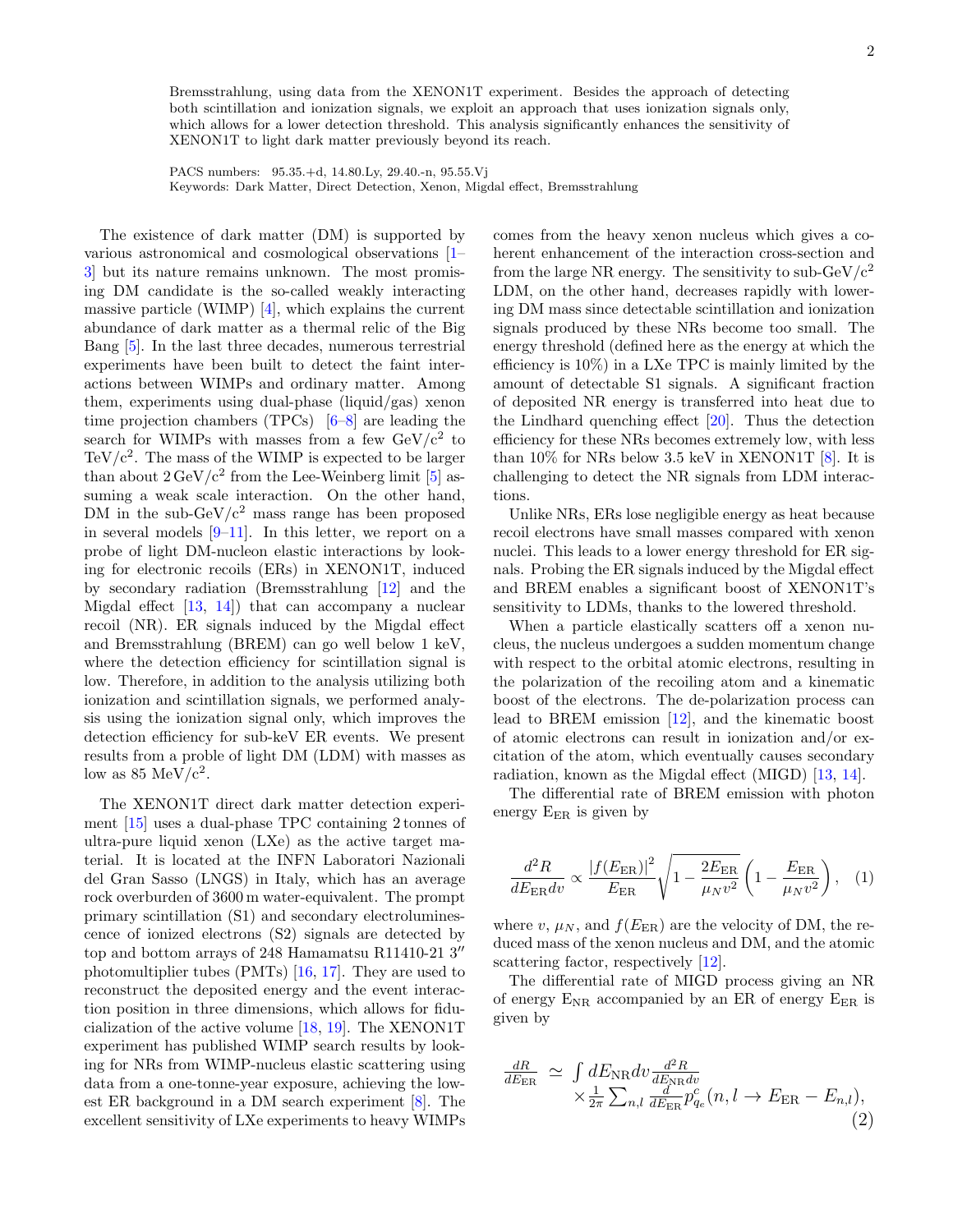where  $p_{q_e}^c$  is the probability for an atomic electron, with quantum numbers  $(n, l)$  and binding energy  $E_{n,l}$ , to be ionized and receive a kinetic energy  $E_{\text{ER}} - E_{n,l}$  [\[14\]](#page-6-9).  $p_{q_e}^c$ is related to  $q_e$  which is the momentum of each electron in the rest frame of the nucleus after the scattering. The shell vacancy is immediately refilled, and an X-ray or an Auger electron with energy  $E_{n,l}$  is emitted.  $E_{n,l}$  is measured simultaneously with the energy deposited by the ionized electron, since the typical timescale of the deexcitation process is  $\mathcal{O}(10)$  fs. Atomic electrons can also undergo excitation instead of ionization, in which case an X-ray is emitted during de-excitation [\[14\]](#page-6-9). Excitation, however, is sub-dominant compared to the ionization process, and thus is not considered in this analysis. Only the contributions from the ionization of M-shell  $(n=3)$  and N-shell  $(n=4)$  electrons are considered in this work, as inner electrons  $(n<2)$  are too strongly bound to the nucleus to contribute significantly. The contribution from the ionization of valence electrons  $(n=5)$  is neglected because it is subdominant in region of interest compared to the ones from M- and N-shell electrons, and the calculation of it has large uncertainty since the assumption of isolated atom is used for LXe [\[14\]](#page-6-9). An illustration of MIGD and BREM is given in Fig. [1.](#page-2-0) The radiation from MIGD is typically 3-4 orders of magnitude more likely to occur than BREM. Although only a very small fraction (about  $3\times10^{-8}$  and  $8\times10^{-6}$  for DM masses of 0.1 and 1.0  $GeV/c^2$ , respectively) of NRs accompanies MIGD radiations, the larger energy and ER nature make them easier to be detected than the pure NRs.



<span id="page-2-0"></span>FIG. 1. Illustration of the ER signal production from BREM (green) and MIGD processes (pink) after elastic scattering between DM  $(\chi)$  and a xenon nucleus. The electrons illustrated in pink represent those involved in ionization, de-excitation, and Auger electron emission during a MIGD process.

The data used in previous analyses [\[8\]](#page-6-4) consists of two science runs with a livetime of 32.1 days (SR0) and 246.7 days (SR1), respectively. The two runs were taken under slightly different detector conditions. To maximize the amount of data acquired under stable detector conditions

we decided to use SR1 only. The same event selection, fiducial mass, correction, and background models as described in [\[8\]](#page-6-4) are used for the SR1 data, which we refer to as the S1-S2 data in later text. The exposure of the S1-S2 data is about 320 tonne-days. The interpretation of such S1-S2 analysis is based on the corrected S1 (cS1) signal and the corrected S2 signal from the PMTs at the bottom of the TPC  $(cS2_b)$ .



<span id="page-2-1"></span>FIG. 2. Median effective exposures of ER signals after event selections as a function of recoil energy for the S1-S2 data (black line) and S2-only data (red line). The 68% credible regions of the effective exposures are also shown as the shaded regions. The expected event rate of DM-nucleus scattering from MIGD/BREM for DM masses of 0.1 and  $1.0 \,\text{GeV}/c^2$ are overlaid as well, in magenta/green dashed and solid lines, respectively, assuming a spin-independent DM-nucleon interaction cross section of  $10^{-35}$  cm<sup>2</sup>.

The region of interest in the S1-S2 data is from 3 to 70 photoelectrons (PEs) in cS1, which corresponds to median ER energies from 1.4 to 10.6 keV in the 1.3-tonne fiducial volume (FV) of XENON1T. The lower value is dictated by the requirement of the 3-fold PMT coincidence for defining a valid S1 signal [\[18\]](#page-6-13). A detailed signal response model [\[19\]](#page-6-14) is used to derive the influence of various detector features, including the requirement of the 3-fold PMT coincidence, on the reconstructed signals. The effective exposure, which is defined as exposure times detection efficiency, and its uncertainty as a function of deposited ER energy for the S1-S2 data are shown in Fig. [2,](#page-2-1) with the signal spectra from MIGD and BREM induced by  $0.1 \,\text{GeV}/c^2$  and  $1 \,\text{GeV}/c^2$  DM masses overlaid. The  $(cS2_b, cS1)$  distribution of S1-S2 data are shown in Fig. [3.](#page-3-0) The rise of the event rate at around  $0.85 \,\text{keV}$  for DM mass of  $1.0 \,\text{GeV}/c^2$  is contributed by the ionization of M-shell electrons [\[12,](#page-6-7) [14\]](#page-6-9). In our signal models, deposited energy below 1 keV, at which the median detection efficiency in 1.3-tonne FV is 10%, from MIGD and BREM is neglected for the S1-S2 data in the following analysis. There are only two sub-keV measurement of ionization yield for ER in LXe [\[21,](#page-6-16) [22\]](#page-6-17).

The S1-S2 data selections [\[18\]](#page-6-13) provide excellent rejec-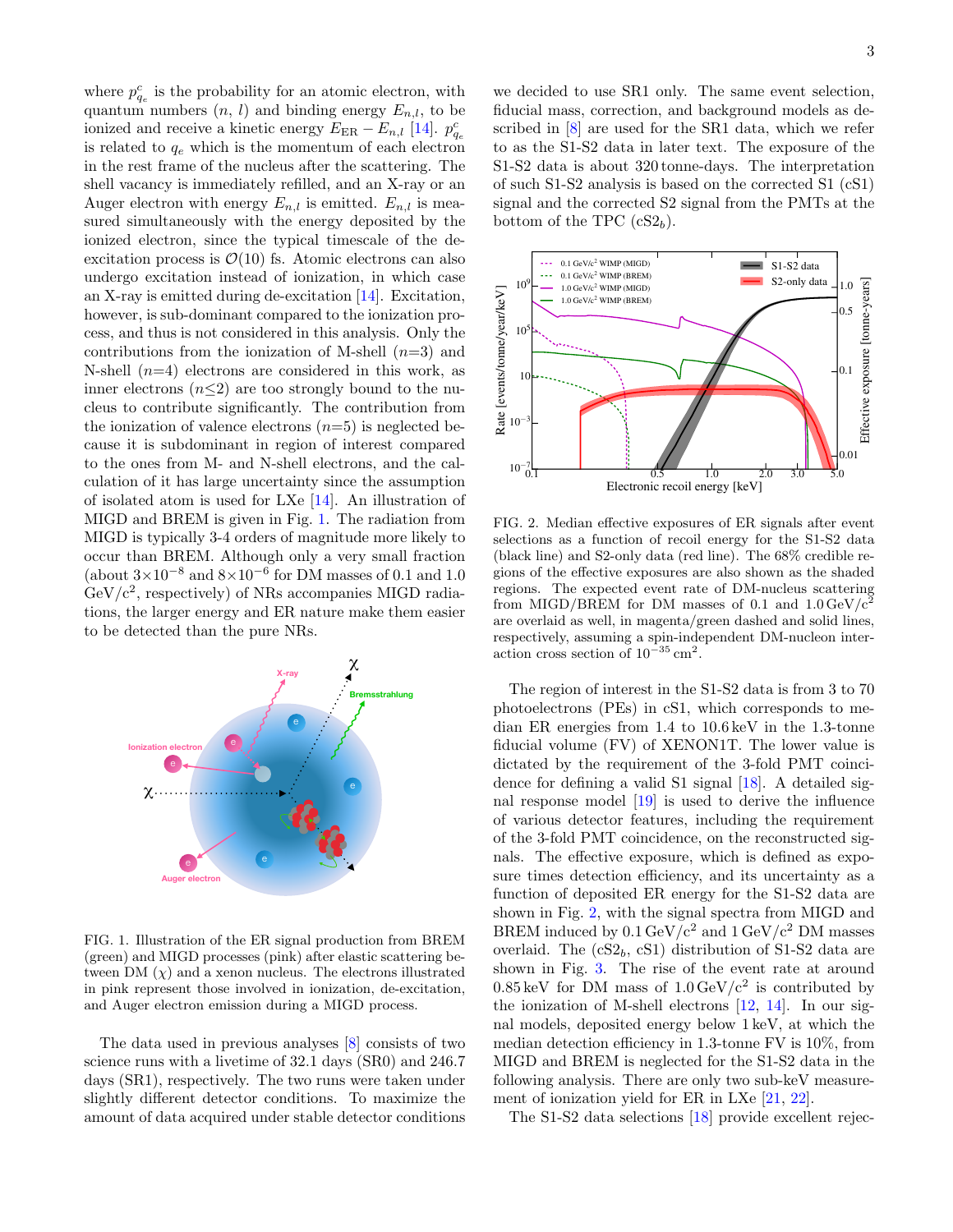

<span id="page-3-0"></span>FIG. 3. Comparison of cS1 and  $cS2<sub>b</sub>$  spectra between the S1-S2 data and the signal response model [\[19\]](#page-6-14). In the upper panel (I), the distribution of the S1-S2 data in  $(cS2_b, cS1)$ space is shown as light blue dots, along with the best-fit ER background model (black shaded region). The contours containing 90% of the expected signals from MIGD for 0.3, 0.5, and  $1 \,\mathrm{GeV/c^2}$  DM are shown in red dotted, dashed, and solid lines, respectively. Gray lines show isoenergy contours in ER energy. The events having lower  $cS2<sub>b</sub>$  than what we expect for ER are mostly surface backgrounds [\[8\]](#page-6-4), which have minimal impact to the results of this study. The lower panel (II) shows the projected cS1 distribution of the S1-S2 data, where  $cS2<sub>b</sub>$  is within the  $2\sigma$  contour of ER model shown in panel (I). For comparision, the 68% credible region of cS1 distribution from ER background model (blue shadow) is shown, which is mainly attributed to the systematic uncertainties of the model. The cS1 distributions of the expected signals from MIGD for 0.3, 0.5, and  $1 \text{ GeV}/c^2$  DM with assumed spinindependent DM-nucleon cross sections of  $2 \times 10^{-28}$ ,  $10^{-36}$ , and  $10^{-38}$  cm<sup>2</sup>, respectively, are shown as well. The vertical dashed lines indicate the region of interest (3-70 PE). The inset, panel (III) shows the  $cS2<sub>b</sub>$  distribution, with cS1 in (3, 10) PE, compared with the  $68\%$  credible region of the  $cS2<sub>b</sub>$ spectra from the ER background model (blue shadow).

tion of noise and backgrounds, and are characterized as well by the well-established background models [\[19\]](#page-6-14) and a fully blind analysis [\[8\]](#page-6-4). However they also limit the detection efficiency of  $\mathcal{O}(1)$  keV energy depositions. We therefore consider also the events with no specific requirement on S1 (S2-only data) in this work. Although the reduction of available information in the S2-only data implies less background discrimination, the increased detec-



<span id="page-3-1"></span>FIG. 4. Observed S2 spectra for the S2-only data after the optimized selection described in [\[23\]](#page-6-18). The expected spectra of ER signals induced by MIGD for DM with mass of 0.1, 0.5, and  $1.0 \,\mathrm{GeV/c^2}$  are shown in green, blue, and red solid lines, respectively, assuming the spin-independent DMnucleon interaction cross section of  $1.2 \times 10^{-37}$ ,  $1.5 \times 10^{-39}$ , and  $2.0 \times 10^{-39}$  cm<sup>2</sup> for 0.1, 0.5, and  $1.0 \,\text{GeV}/c^2$  DM, respectively. The gray shaded region shows the conservative background model used in analysis of S2-only data. The arrows indicate the S2 ROIs that are later used in inference for the three DM signals above-mentioned. The S2 threshold used for the S2-only data is denoted in the dashed black line.

tion efficiency in the < 1 keV ER energy region, shown in Fig. [2,](#page-2-1) enables a more sensitive search for LDM-nucleus interactions through MIGD and BREM. The interpretation of such S2-only data is based on the uncorrected S2 signal, combining both signals from top and bottom PMT arrays.

We analyze the S2-only data as in [\[23\]](#page-6-18), using the LDM signal models appropriate for MIGD and BREM. As detailed in [\[23\]](#page-6-18), 30% of the data was used for choosing regions of interest (ROIs) in S2 and event selections. A different S2 ROI is chosen for each dark matter model and mass to maximize the signal-to-noise ratio, based on the training data. The event selections used for this work are the same as in [\[23\]](#page-6-18), and mainly based on the width of each S2 waveform, reconstructed radius, and PMT hitpattern of the S2. Fig. [4](#page-3-1) shows the observed S2 spectra for the S2-only data, along with the expected DM signal distributions by MIGD with masses of 0.1, 0.5, and  $1.0 \,\mathrm{GeV/c^2}$ , respectively. The S2 ROIs for these three DM models shown in Fig. [4](#page-3-1) are indicated by the colored arrows. Conservative estimates of the background from  $214Pb$ -induced  $\beta$  decays, solar-neutrino induced NRs, and surface backgrounds from the cathode electrode are used in the inference [\[23\]](#page-6-18). The background model is shown in Fig. [4](#page-3-1) as shaded gray region.

The detector response to ERs from MIGD and BREM in  $(cS2<sub>b</sub>, cS1)$  space (for the S1-S2 data) and in reconstructed number of electrons (for the S2-only data) is derived using the signal response model described in [\[19\]](#page-6-14). Note that the ionization yield used for the S2-only data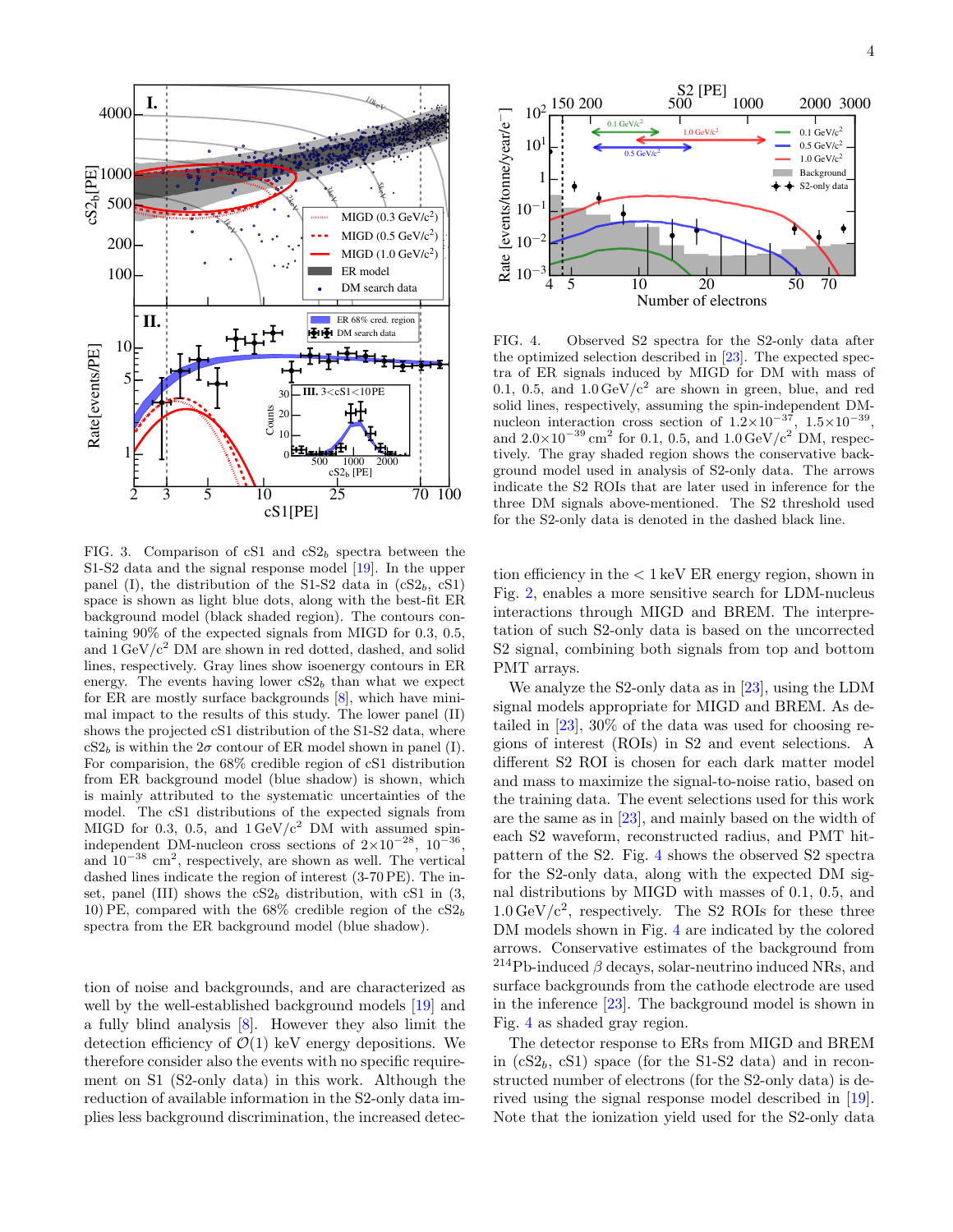is more conservative than the Noble Element Simulation Technique (NEST) v2 model [\[24\]](#page-6-19). Fig. [3](#page-3-0) shows the comparison between the expectation from our signal response model and the S1-S2 data, as well as the  $(cS2_b, cS1)$  distribution of ERs from MIGD. Signal contours for different DM masses are similar since the energy spectra from MIGD and BREM are not sensitive to incident dark matter velocity as long as it is kinematically allowed. We have ignored the contribution of NRs in the signal model of MIGD and BREM, since it is small compared with ERs from MIGD and BREM in this analysis and there is no measurement of scintillation and ionization yields in LXe for simultaneous ER and NR energy depositions. We use the inference only for DM mass below  $2 \,\text{GeV/c}^2$ , above which the contribution of an NR in the signal rate becomes comparable with or exceeds the signal model uncertainty.

The S1-S2 data are interpreted using an unbinned profile likelihood ratio as the test statistic, as detailed in [\[19\]](#page-6-14). The unbinned profile likelihood is calculated using background models defined in  $cS2_b$ ,  $cS1$ , and spatial coordinates. The uncertainties from the scintillation and ionization yields of ER backgrounds, along with the uncertainties in the estimated rates of each background component, are taken into account in the inference [\[19\]](#page-6-14). The inference procedure for the S2-only data is detailed in [\[23\]](#page-6-18), which is based on simple Poisson statistics using the number of events in the S2 ROI. The event rates of spin-independent (SI) and -dependent (SD) DM-nucleon elastic scattering are calculated following the approaches described in [\[8,](#page-6-4) [34\]](#page-6-20) and [\[35\]](#page-6-21), respectively.

The results are also interpreted in a scenario where LDM interacts with the nucleon through a scalar force mediator  $\phi$  with equal effective couplings to the proton and neutron as in the SI DM-nucleon elastic scattering. In this scenario, the differential event rates are corrected by  $m_{\phi}^{4}/(m_{\phi}^{2}+q^{2}/c^{2})^{2}$  [\[36,](#page-6-22) [37\]](#page-6-23), where  $q=\sqrt{2m_{N}E_{R}}$ and  $m_N$  are the momentum transfer and the nuclear mass, respectively. We take the light mediator (LM) regime where the momentum transfer is much larger than  $m_{\phi}$  and thus the interaction cross section scales with  $m_{\phi}^4$ . In this regime, the contribution of NRs is largely suppressed compared with SI DM-nucleon elastic scattering due to the long-range nature of the interaction. Therefore, the results are interpreted for DM mass up to 5  $GeV/c^2$  for SI-LM DM-nucleon elastic scattering.

In addition, we also take into account the fact that DM particle may be stopped or scatter multiple times when passing through Earth's atmosphere, mantle, and core before reaching the detector (Earth-shielding effect) [\[38–](#page-6-24) [40\]](#page-6-25). If the DM-matter interaction is sufficiently strong, the sensitivity for detecting such DM particles in terrestrial detectors, especially in underground laboratory, can be reduced or even lost totally. Following [\[26\]](#page-6-26), verne code [\[41\]](#page-6-27) is used to calculate the Earth-shielding effect for SI DM-nucleon interaction. A modification of the



<span id="page-4-0"></span>FIG. 5. Limits on the SI (upper panel), SD proton-only (middle panel), and SD neutron-only (lower panel) DM-nucleon interaction cross-sections at 90% C.L. using signal models from MIGD and BREM in the XENON1T experiment with the S1-S2 data (blue contours and lines) and S2-only data (black contours and lines). The solid and dashed (dotted) lines represent the lower boundaries (also referred to as upper limits) and MIGD (BREM) upper boundaries of the excluded parameter regions. Green and yellow shaded regions give the 1 and  $2\,\sigma$  sensitivity contours for upper limits derived using the S1-S2 data, respectively. The upper limits on the SI DM-nucleon interaction cross sections from LUX [\[25\]](#page-6-28), EDELWEISS [\[26\]](#page-6-26), CDEX [\[27\]](#page-6-29), CRESST-III [\[28\]](#page-6-30), NEWS-G [\[29\]](#page-6-31), CDMSLite-II [\[30\]](#page-6-32), and DarkSide-50 [\[31\]](#page-6-33), and upper limits on the SD DM-nucleon interaction cross sections from CRESST [\[28,](#page-6-30) [32\]](#page-6-34) and CDMSLite [\[33\]](#page-6-35) are also shown. Note that the limits derived using the S1-S2 and S2-only data are inferred using unbinned profile likelihood method [\[18\]](#page-6-13) and simple Poisson statistics with the optimized event selection [\[23\]](#page-6-18), respectively. The sensitivity contours for the S2-only data is not given since the background models used in the S2-only data are conservative [\[23\]](#page-6-18).

verne code based on the methodology in [\[42\]](#page-6-36) is applied for the calculations of SD and SD-LM DM-nucleon interactions. To account for the Earth-shielding effect for SD DM-nucleon interaction, <sup>14</sup>N in the atmosphere and <sup>29</sup>Si in Earth's mantle and core are considered, and their spin expectation values,  $\langle S_n \rangle$  and  $\langle S_p \rangle$ , are taken from [\[43\]](#page-6-37).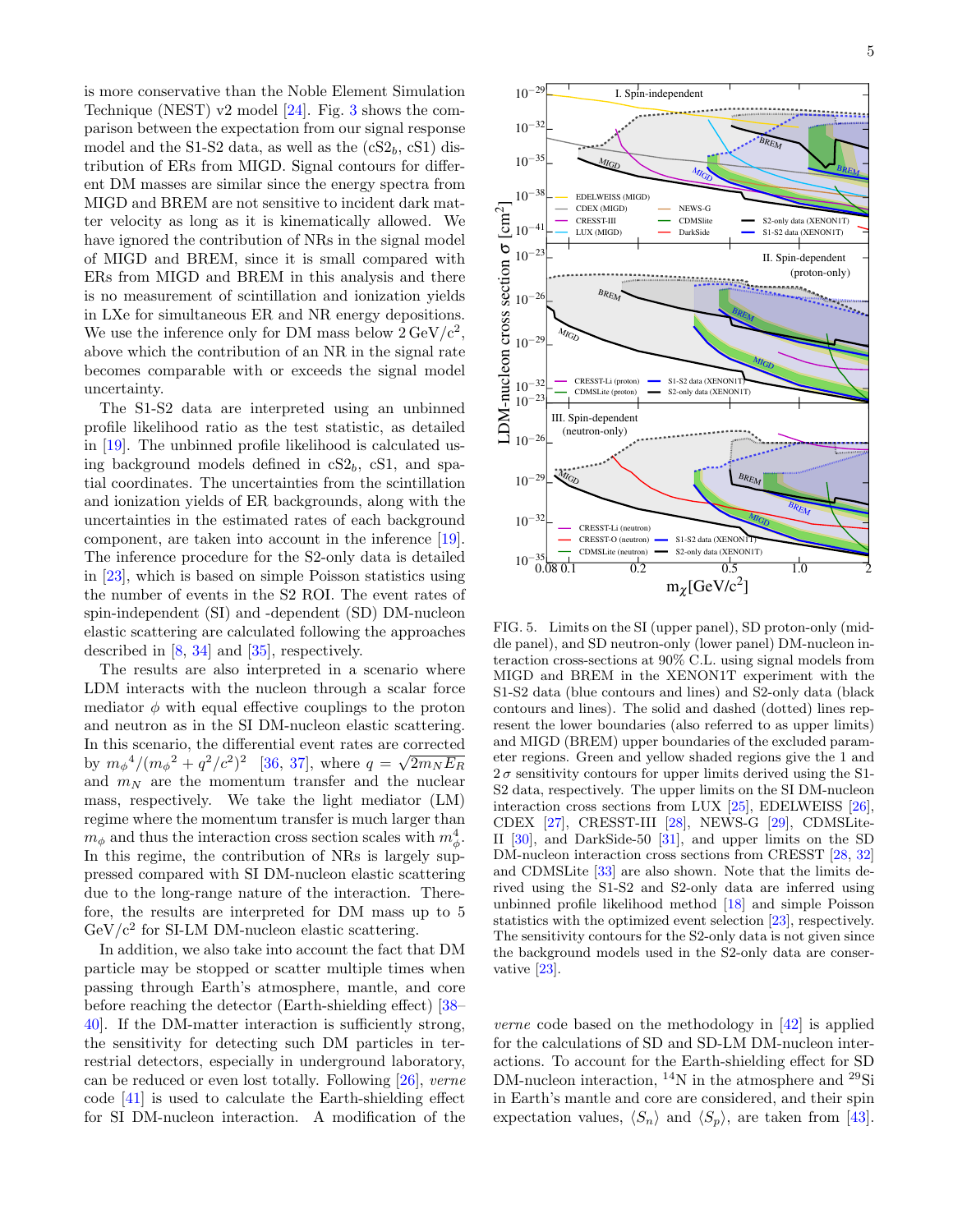Both the lower and upper boundaries of excluded parameter space are reported in this work. The lower boundaries are conventionally referred to as upper limits in later context, and are the primary interest of this work. The upper boundaries are dominated by the overburden configuration of the Gran Sasso laboratory which hosts the detector.



<span id="page-5-6"></span>FIG. 6. Limits on the SI-LM DM-nucleon interaction crosssections at 90% C.L. using signal models from MIGD and BREM in the XENON1T experiment with the S1-S2 data (blue contours and lines) and S2-only data (black contours and lines). The figure description is the same as in Fig. [5.](#page-4-0) The upper limits on the SI DM-nucleon interaction cross sections from LUX [\[25\]](#page-6-28) and XENON1T S2-only (elastic NR results) [\[23\]](#page-6-18) are also shown.

No significant excess is observed above the background expectation in the search using the S1-S2 data. Fig. [5](#page-4-0) shows the 90% confidence-level (C.L.) limits on the SI and SD (proton-only and neutron-only cases) DM-nucleon interaction cross-section using signal models from MIGD and BREM with masses from about  $85 \,\mathrm{MeV/c^2}$  to  $2 \,\mathrm{GeV/c^2}$ , and Fig. [6](#page-5-6) shows the 90% C.L. limits on the SI-LM DM-nucleon interaction cross-section with masses from about  $100 \,\mathrm{MeV}/c^2$  to  $5 \,\mathrm{GeV}/c^2$ . The sensitivity contours for the results derived using S2-only data are not shown because of the conservativeness of the background model. The upper limits derived using the S1-S2 data deviate from the median sensitivity by about  $1-2\sigma$  due to the under-fluctuation of the ER background in the low energy region. As described in [\[23\]](#page-6-18), the jumps in the S2-only limits are originating from the changes in the observed number of events due to the mass-dependent S2 ROIs. The results, by searching for ER signals induced by MIGD, give the best lower exclusion boundaries on SI, SD proton-only, SD neutron-only, and SI-LM DM-nucleon interaction cross-section for mass below about 1.8, 2.0, 2.0, and  $4.0 \,\text{GeV}/c^2$ , respectively as compared to previous experiments [\[25](#page-6-28)[–33\]](#page-6-35). The upper limits derived from the S1-S2 data become comparable with those from the S2-only data at  $\sim$  GeV/c<sup>2</sup> since the efficiency of the S1-S2 data to DM signals with mass of  $\sim$  GeV/c<sup>2</sup> becomes sufficiently high. However, the upper limits derived from the S1-S2 data do not provide significantly better constraints than those from the S2-only data for DM masses larger than  $1 \text{ GeV}/c^2$ , because both data are dominated by the ER background, which is very similar to the expected DM signal.

In summary, we performed a search for LDM by probing ER signals induced by MIGD and BREM, using data from the XENON1T experiment. These new detection channels significantly enhance the sensitivity of LXe experiments to masses unreachable in the standard NR searches. We set the most stringent upper limits on the SI and SD DM-nucleon interaction cross-sections for masses below  $1.8 \,\text{GeV}/c^2$  and  $2 \,\text{GeV}/c^2$ , respectively. Together with the standard NR search [\[8\]](#page-6-4), XENON1T results have reached unprecedented sensitivities to both lowmass (sub-GeV/ $c^2$ ) and high-mass (GeV/ $c^2$  - TeV/ $c^2$ ) DM. With the upgrade to XENONnT, we expect to further improve the sensitivity to DM with masses ranging from about  $85 \,\mathrm{MeV}/c^2$  to beyond a TeV/ $c^2$ .

The authors would like to thank Masahiro Ibe and Yutaro Shoji for helpful discussions on MIGD and for providing us with the code for calculating the rate of MIGD radiation in xenon. We would like to thank Bradley Kavanagh for helpful discussion on the Earth-shielding effect. We gratefully acknowledge support from the National Science Foundation, Swiss National Science Foundation, German Ministry for Education and Research, Max Planck Gesellschaft, Deutsche Forschungsgemeinschaft, Netherlands Organisation for Scientific Research (NWO), Netherlands eScience Center (NLeSC) with the support of the SURF Cooperative, Weizmann Institute of Science, Israeli Centers Of Research Excellence (I-CORE), Pazy-Vatat, Fundacao para a Ciencia e a Tecnologia, Region des Pays de la Loire, Knut and Alice Wallenberg Foundation, Kavli Foundation, and Istituto Nazionale di Fisica Nucleare. This project has received funding or support from the European Unions Horizon 2020 research and innovation programme under the Marie Sklodowska-Curie Grant Agreements No. 690575 and No. 674896, respectively. Data processing is performed using infrastructures from the Open Science Grid and European Grid Initiative. We are grateful to Laboratori Nazionali del Gran Sasso for hosting and supporting the XENON project.

- <span id="page-5-3"></span>§ Also at Coimbra Polytechnic - ISEC, Coimbra, Portugal ¶ [xenon@lngs.infn.it](mailto:xenon@lngs.infn.it)
- <span id="page-5-5"></span><span id="page-5-4"></span>[1] D. Clowe, A. Gonzalez, and M. Markevitch, ApJ 604, 596 (2004).

<span id="page-5-0"></span><sup>∗</sup> Also at Institute for Subatomic Physics, Utrecht University, Utrecht, Netherlands

<span id="page-5-1"></span><sup>†</sup> [kazama@isee.nagoya-u.ac.jp](mailto:kazama@isee.nagoya-u.ac.jp)

<span id="page-5-2"></span><sup>‡</sup> [ql2265@vip.163.com](mailto:ql2265@vip.163.com)